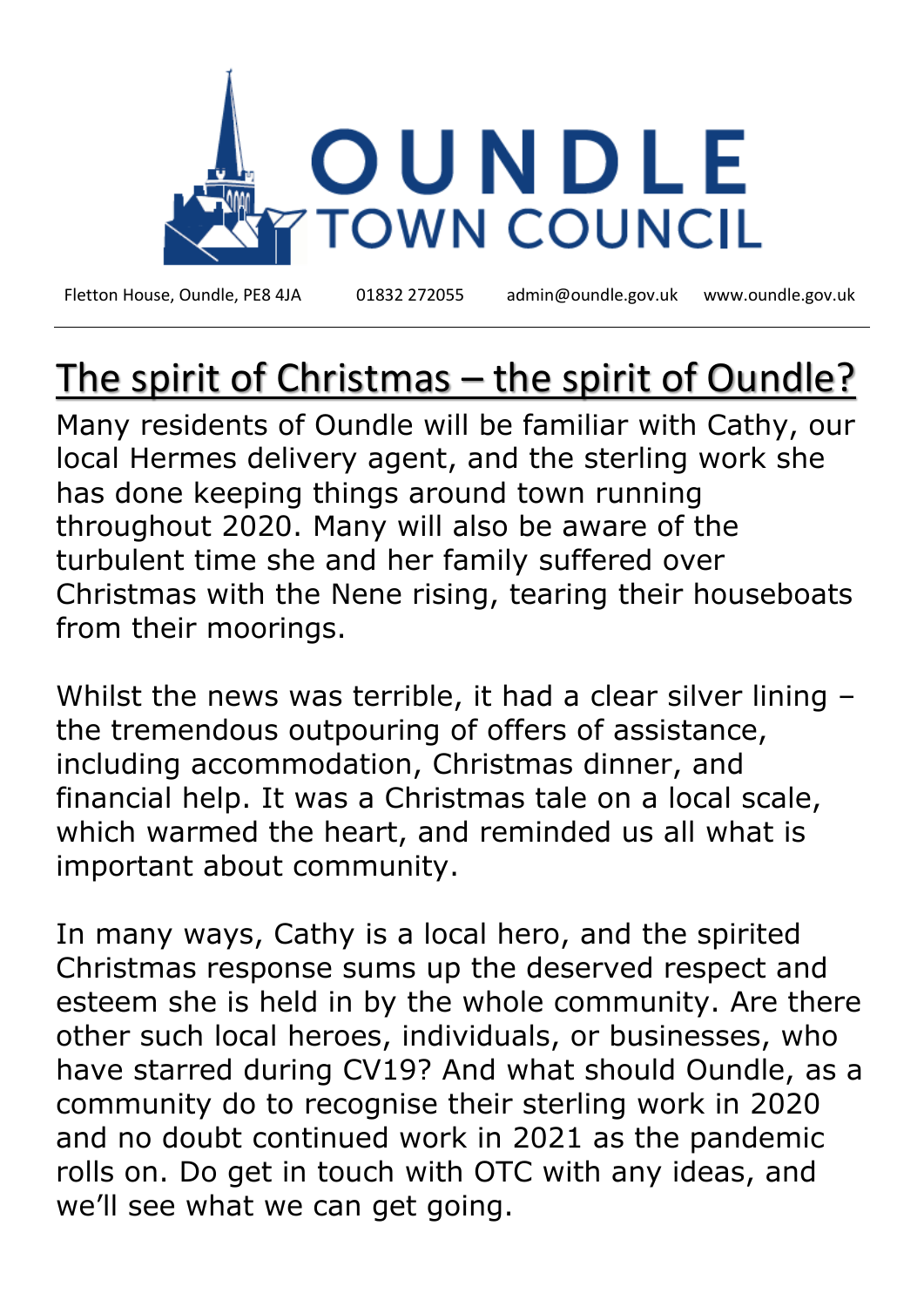## Fly tipping – what 3 words?

If you want to report fly tipping in the local area, do make use of the excellent ENC website section, especially it's use of W3W – what3words. If you're not familiar with it, have a look at this location - <https://w3w.co/query.remix.joyously>

### Our footpaths and streets

Many of you will have seen the excellent article in the recent Oundle Chronicle about the repair of roads and footpaths in Oundle. These are largely the responsibility of Northants County Council Highways (soon to become North Northants Highways?), but our responsibility as residents needs to be to keep Highways aware of any substandard areas in Oundle. Please report road/footpath problems via **Street Doctor/fixmystreet**, linked on the OTC website.

Highways have also put in place the one-way system in St Osyths Lane, to protect pedestrians on those narrow pavements. With the CV19 pandemic carrying on, and we all need exercise and space, we all need to be courteous and considerate to other road users including cyclist and pedestrians, and please keep an eye on speeds around town.

# Census 2021 – help people off line

A reminder that there will be a census this year, much of which will be online. If you foresee any issues for yourself or someone you know with online access, do please get in contact with us, and we'll start seeing what we can do to help.

### Cycle Route

Work on the proposed shared pedestrian cycle route along Glapthorn Road towards the Primary School is ongoing in the background. For more details, please look at Transition Oundle's website under "Transport" ([www.transitionoundle.org.uk/transport\)](http://www.transitionoundle.org.uk/transport).



The new Snipe Meadow boardwalk doing its job in December!